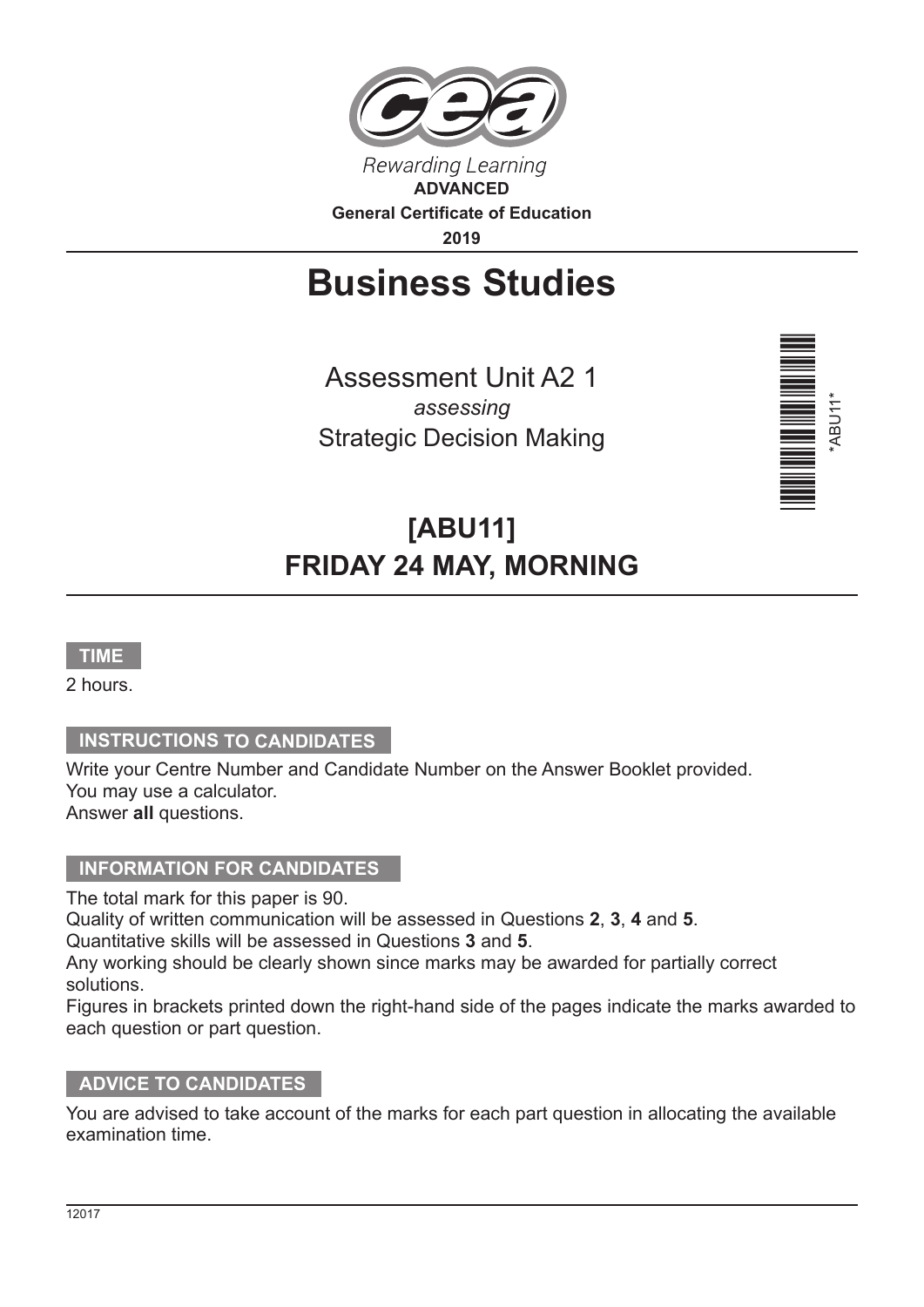Study the information in the case study below and answer all the questions that follow.

#### **Ntry Ltd**

Ntry Ltd is a family owned business, located near Belfast, which manufactures a range of internal and external wooden doors. It uses several types of wood, all bought from suppliers who use only sustainable sources. The business was originally set up as a partnership involving two brothers – Jack and John Green. In 2012, following steady growth in sales, it became a private limited company mainly to raise additional capital aimed at facilitating implementation of a growth strategy. However, the brothers are the majority shareholders, each holding 35% of the share capital. The two brothers work in the business, Jack as the Managing Director and John as the Marketing Manager.

Ntry Ltd currently has over 60 employees and operates from a spacious, purpose-built factory equipped with modern machinery. It sells just over 80% of its output to large DIY stores in the UK and Ireland with the remainder sold mainly to French and Spanish retailers.

John has just completed extensive market research and has concluded that the time is now right for Ntry Ltd to undertake a major expansion in order to meet an expected increase in demand in the UK market. He has proposed that Ntry Ltd should purchase 10 new production machines costing £1.1m each, all fully automated and computer controlled. These would enable the business to significantly increase its sales. However, there would be significant costs involved for the retraining of operatives.

By expanding in this way, John also expects the company to become more efficient by being able to achieve economies of scale. He has carried out an investment appraisal on his proposal using the Net Present Value method. Results of his analysis are shown in **Table 1** below.

| Year              | <b>Net Cash</b><br>Inflows (£s)      | <b>Discount</b><br>Factor 5% | <b>Present Value</b><br>(Es) |
|-------------------|--------------------------------------|------------------------------|------------------------------|
| Year 1            | 1,500,000                            | 0.952                        | 1,428,000                    |
| Year 2            | 2,000,000                            | 0.907                        | 1,814,000                    |
| Year 3            | 3,500,000                            | 0.864                        | 3,024,000                    |
| Year 4            | 4,000,000                            | 0.823                        | 3,292,000                    |
| Year <sub>5</sub> | 3,500,000                            | 0.784                        | 2,744,000                    |
| Year 6            | 1,500,000                            | 0.746                        | 1,119,000                    |
| Year <sub>7</sub> | 750,000                              | 0.711                        | 533,250                      |
|                   | <b>Total Present Values</b>          |                              | 13,954,250                   |
|                   | Initial Investment $10 \times$ £1.1m |                              | (11,000,000)                 |
|                   | <b>Net Present Value</b>             |                              | 2,954,250                    |

#### **Table 1: Net Present Value Estimates**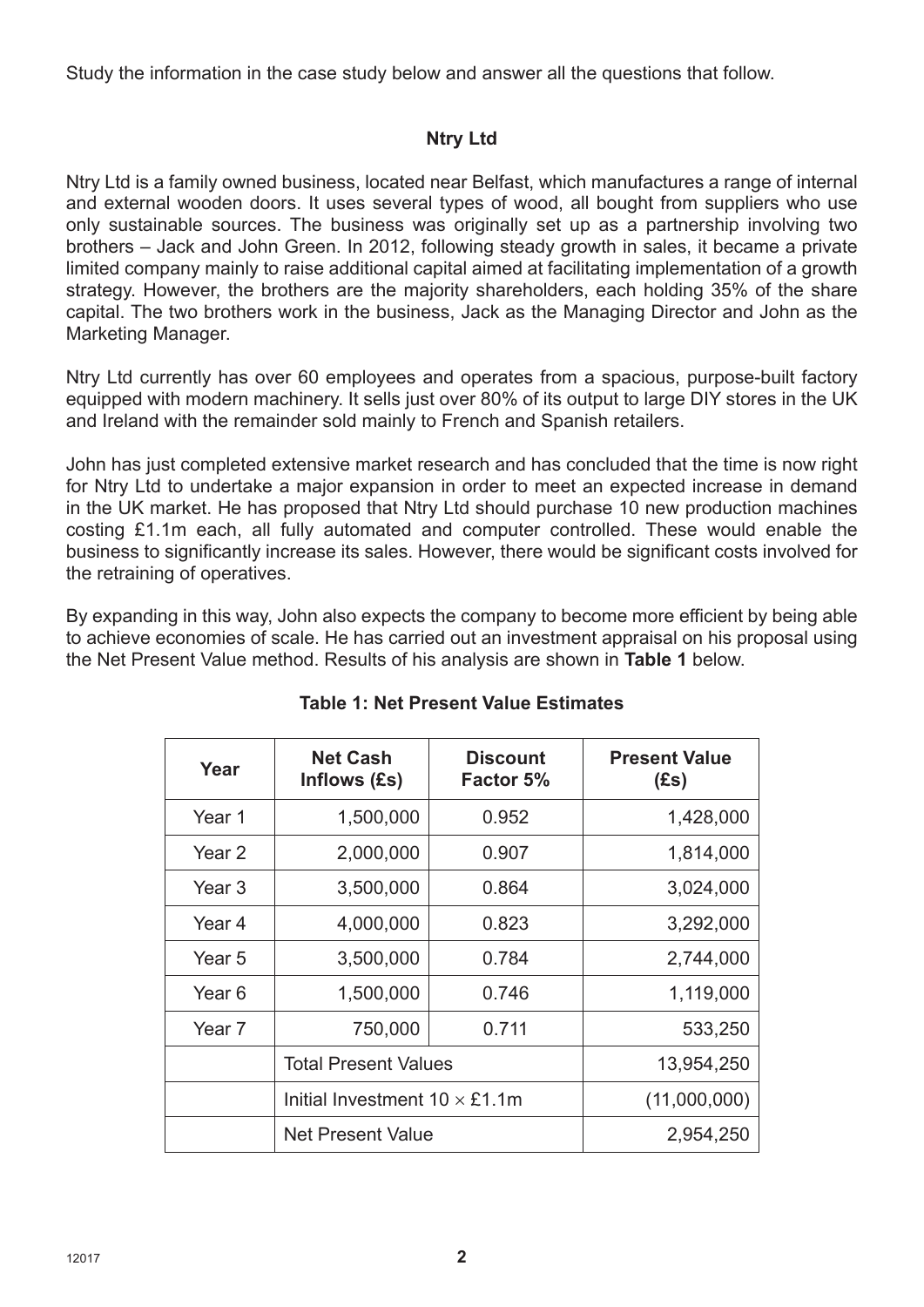John is very keen for the investment to go ahead as he wants Ntry Ltd to be prepared to meet the challenges of a dynamic, expanding market. He feels that the company did not respond quickly enough to a recent advertising campaign by a foreign competitor and does not want to be unprepared again.

Jack requests the company accountant to provide him with some performance ratios for the years 2017 and 2018. These are shown in **Table 2** below.

| <b>Profitability</b>              | 2018  | 2017  |
|-----------------------------------|-------|-------|
| Gross Profit percentage           | 35%   | 33%   |
| Net Profit percentage             | 12.4% | 12%   |
| <b>Return on Capital Employed</b> | 9.1%  | 8.2%  |
| Liquidity                         |       |       |
| <b>Current Ratio</b>              | 1.4:1 | 2.1:1 |
| <b>Gearing Ratio</b>              | 52%   | 37%   |
| <b>Shareholder Returns</b>        |       |       |
| Earnings per Share                | 16p   | 15p   |

**Table 2: Performance Ratios relating to Ntry Ltd for the Financial Years ended 31 December**

Although Jack does want Ntry Ltd to maximise its market share and profits, he is worried about whether the business can currently afford to proceed with John's proposed £11 m expansion strategy. The business has had to rely more on bank loans over the last few years, a consequence of profits being paid out to shareholders in the form of dividends rather than being ploughed back into the business. Family shareholders have been very happy with their returns of 16p per share, which far exceed the current bank interest rates for savings of 0.05%.

John feels that Ntry Ltd needs to undertake contingency planning due to uncertainty within the industry over the survival of one of its main wood suppliers. He also foresees employee opposition to the introduction of the new machines.

John was disappointed at the time that his brother Jack did not share his concerns about the need to engage in contingency planning as a priority. Jack stated that he was too busy to oversee the setting up of such a system, that it was more important to spend time on the effective day-to-day running of the factory. At the time, Jack observed that the company had been gaining one new customer per month, over a period of two years, and had taken upon himself to ensure that their needs had been met.

Traditionally, there has been a culture of swift decision making within Ntry Ltd – the result of the Green brothers having the balance of power to implement what they wanted. However, this has led to employees claiming that they are not being listened to, hence rules and procedures were not being followed. Several disputes are currently ongoing relating to enforced new working practices and last year there was a significant increase in the rate of staff turnover, from 5% in 2018 compared to 1% reported in 2017.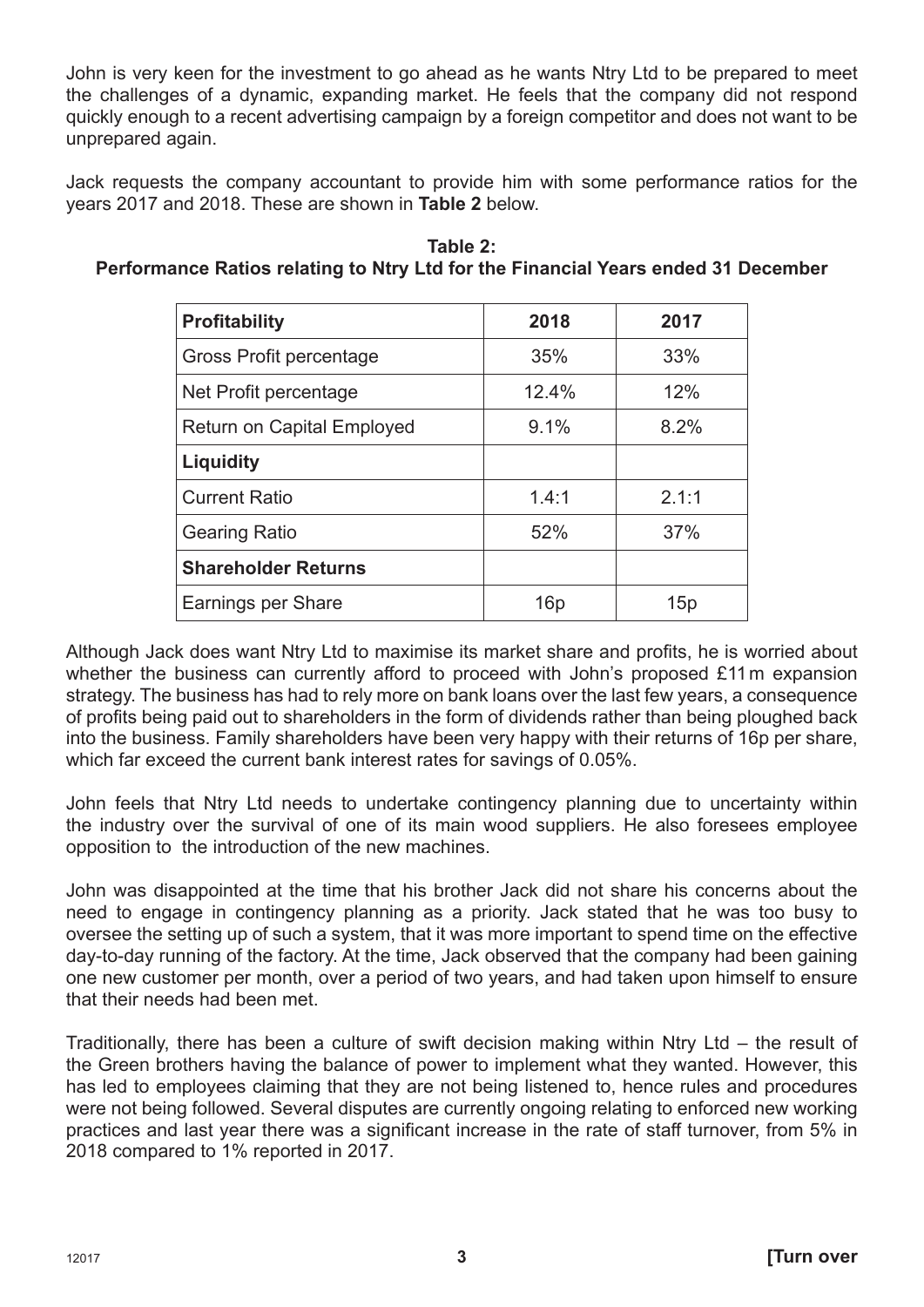John envisages employees being reorganised from existing functional departments into various teams, each of whom would be given specific responsibility for new projects. Jack Green acknowledges that this matrix structure might motivate employees better, but is concerned about losing control to project managers in the business. John has assured him that implementing a system of Key Performance Indicators (KPIs) such as new customers per month, output per employee or product reject rate, would alleviate his concerns.

John recently attended a conference on "Understanding Employee Behaviour". The conference presented Charles Handy's model of Organisational Culture and how the model could be applied to businesses to achieve their objectives and targets. John is keen to address all Handy's elements, especially power and task issues during his expansion plans.

*Source: Examiner*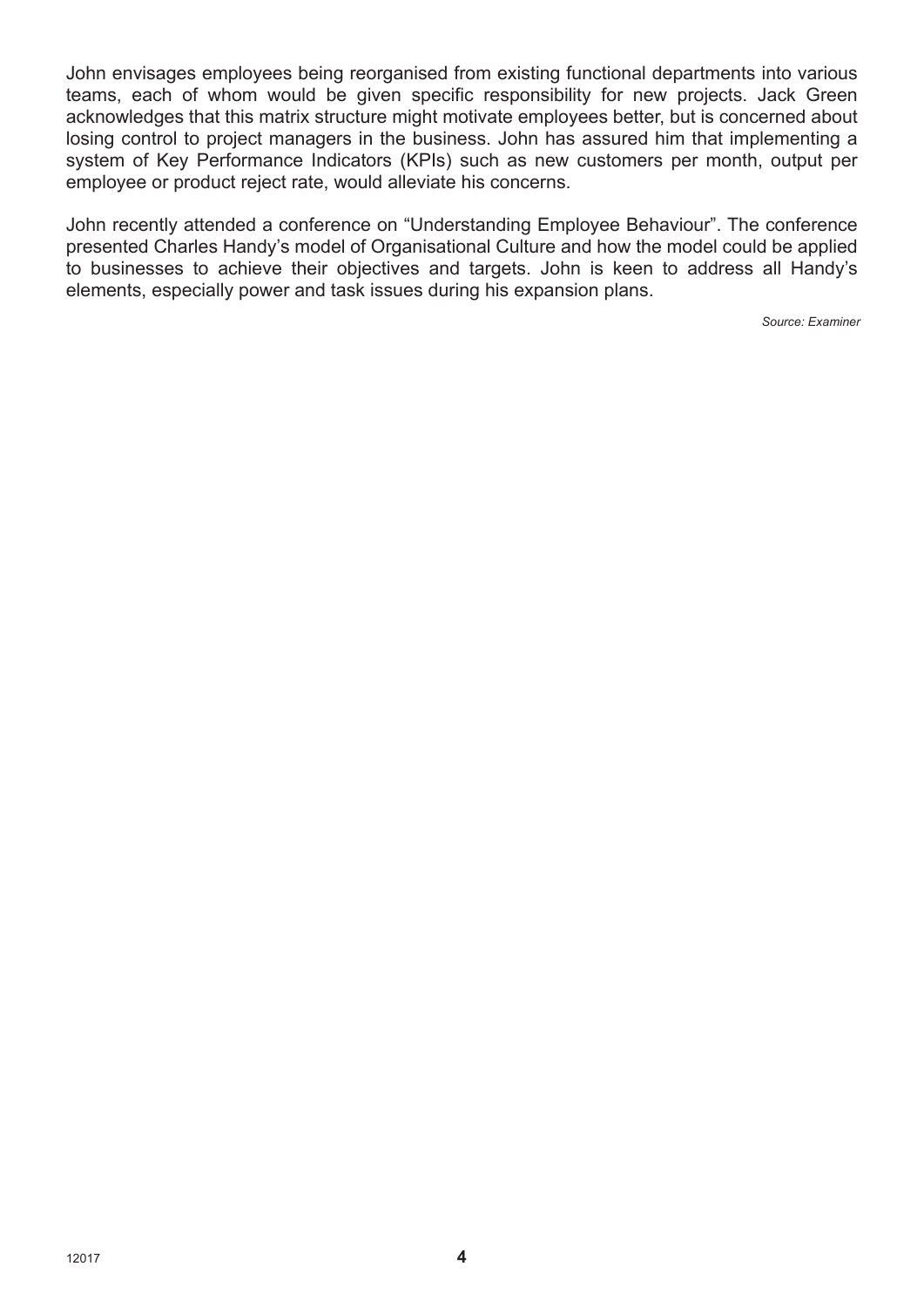- **1 (a)** Explain the term Key Performance Indicators using an example from Ntry Ltd to illustrate your answer. [4]
	- **(b)** Explain how the "power" and "task" elements of Handy's model of organisational culture might be applied within Ntry Ltd. **Example 10** and  $\blacksquare$  [6]
- **2** Evaluate the need for contingency planning within Ntry Ltd. [15]
- **3** Evaluate the performance of Ntry Ltd during 2018 using appropriate performance ratios from **Table 2**. [20]
- **4** Evaluate the implications of a growth strategy for Ntry Ltd. [20]
- **5** Evaluate the usefulness of the Net Present Value method of investment appraisal as an aid to decision making in Ntry Ltd. *I* **Example 25 I Example 25 I EXAMPLE 25 I EXAMPLE 25 I EXAMPLE 25 I**

### **THIS IS THE END OF THE QUESTION PAPER**